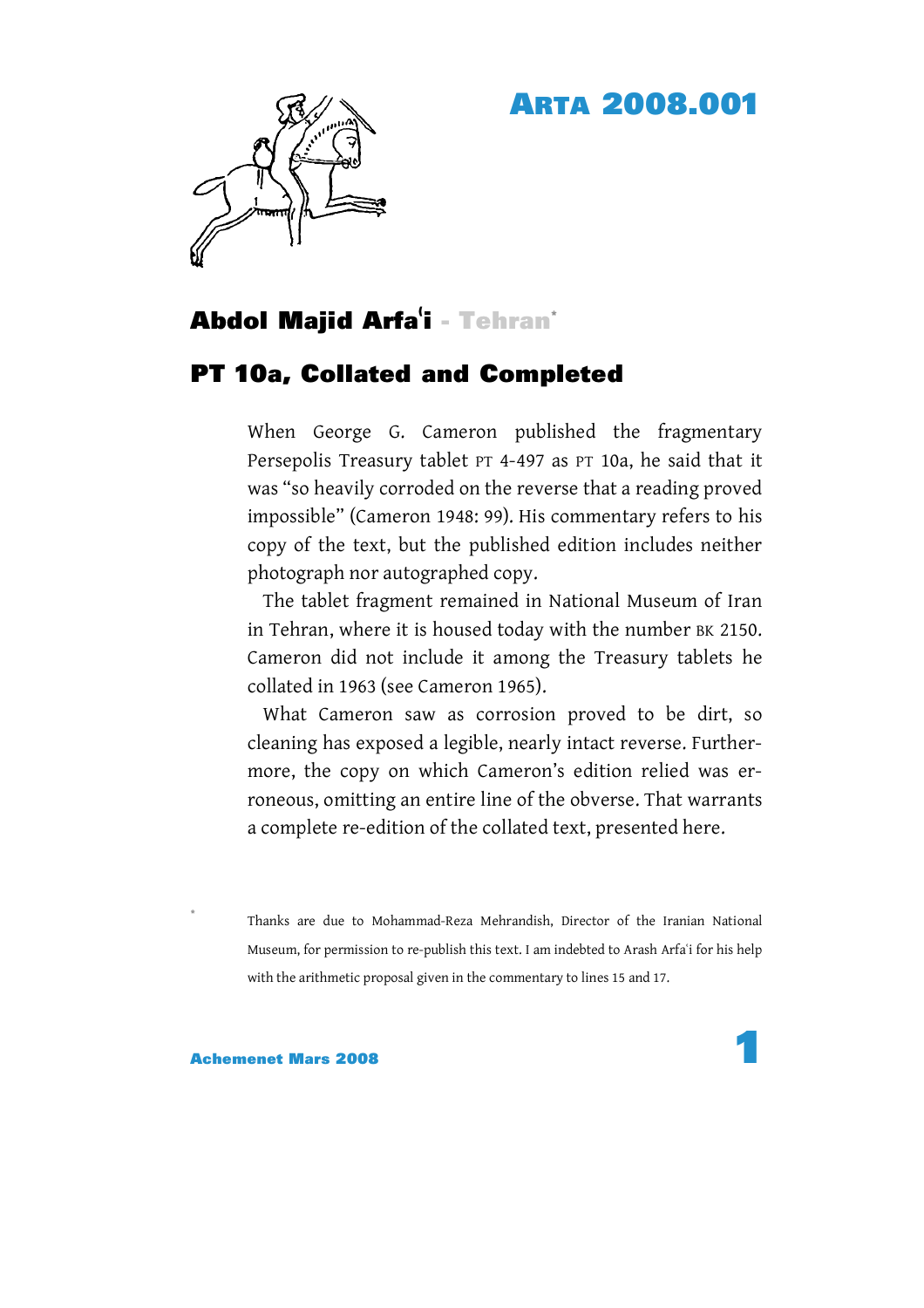

This re-edition shows that PT 10a includes two extraordinary pieces of information about Achaemenid Elamite. First, the text confirms that the Achaemenid form of the Elamite word for "silver" is *lan*, an apparent homophone of *lan*, "offering, a specific offering [to a god]," and corresponding to Middle Elamite *lani*, as Achaemenid Elamite *lašda* "gold" corresponds to Middle Elamite *lansit*. Second, the text provides the first known attestations of an Achaemenid Elamite number, *liuli*, written as the denominator of a fraction. **1**

### **PT 10a**

Size: 64 x 53 x 21 mm. Seal: PTS 1 (see Schmidt 1957: 18 and pl. 3), left edge.





## **Transliteration**

obverse

- 1. DI<sup>Š</sup> ˹*bar*˺-*ra-at-ka*4*-ma kán-za-bar-ra*
- 2. *tu*4*-ru-iš* HAL *tar- ka*4*-a-u-iš na-an*.KI+MI[N](#page-3-0)**<sup>a</sup>**
- 3. 28 *kur-šá-um* 61⁄<sup>2</sup> *ba-su-ka*<sup>4</sup>
- 4. *la-an*ME<sup>Š</sup> HAL **[b](#page-3-0)** *du-ka*4*-be* HAL
- 

**<sup>1</sup>** Editor's note: transliteration of Achaemenid Elamite follows the conventions adopted by the Persepolis Fortification Archive project, rather than the simplified transliteration advocated by Hallock (1958: 257-61; 1969: 82-86).

#### **Achemenet Mars 2008**

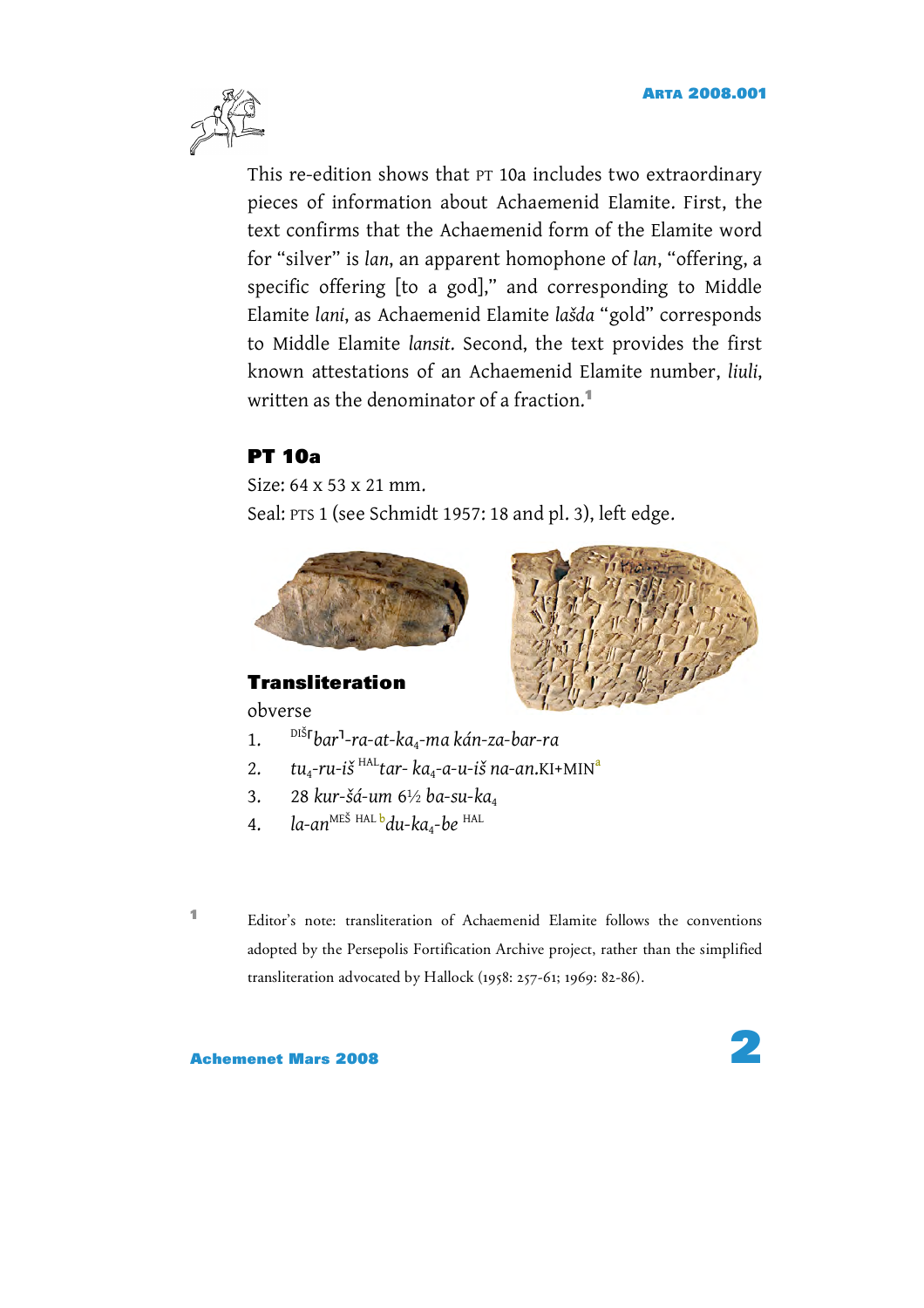

- 5. *ra-a-ma-zí-ut-ra šá-ra-man-*「na<sup>1</sup>
- 6. *ap id-du* UDU.NITÁME<sup>Š</sup> *a*-[*ak*? ]
- 7. GEŠTIN<sup>MEŠ</sup> šá-ak-ki-mi <sup>raš?1</sup>[hi-ia-]
- 8. *ma-zí-ka*<sup>4</sup> *te-*˹*um*˺[-*ip-te hu-taš-da*]
- 9. AN ITI MEŠ AN**c** *[ha](#page-3-0)*-[…-*mar*]
- 10.  $ku$ - $[i\check{s}$ <sup> $\hat{i}$ </sup><sub> $\text{[AN}}$ ITI<sup>MEŠ AN</sup> ]</sub>



# lower edge

- 11. [ ]
- 12. [ ]
- 13. [ ]
- 14. [14 HAL LÚME<sup>Š</sup> *lu-ra-ka*4 x *ba-su-ka*<sup>4</sup> *a-ak* y]

reverse



- 15. *li-u-li-ir-mi-ki ap* ˹*pa-ri*˺[-*ma-ak*]
- 16. 9 HAL LÚME<sup>Š</sup> *lu-ra-ka*<sup>4</sup> 1 *ba-su-ka*<sup>4</sup>
- 17. *a-ak* ˹*li*˺*-u-li-ir-mi-ki ap pa-ri-ma*-[*ak*]

**Achemenet Mars 2008**

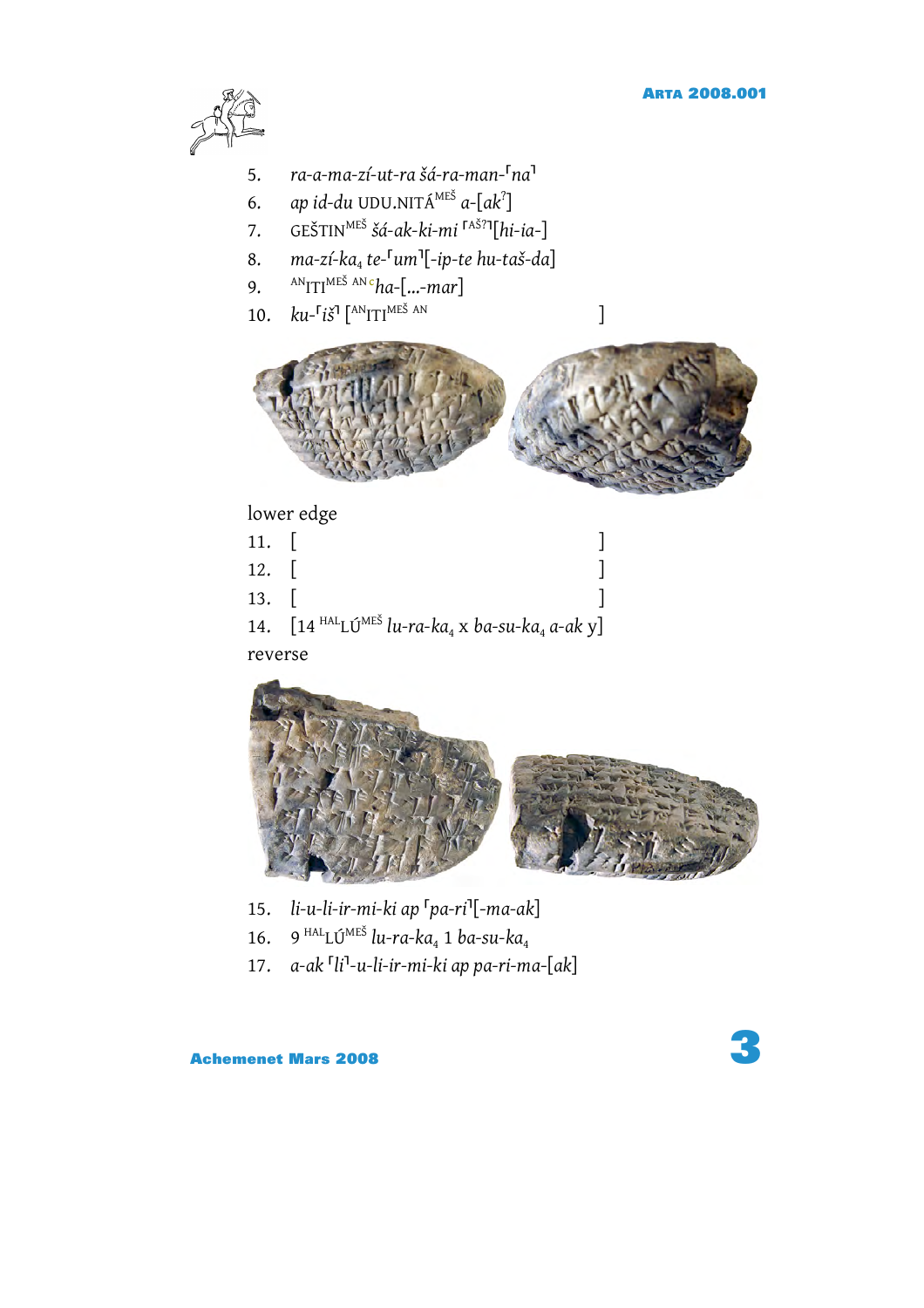<span id="page-3-0"></span>

- 18. 9<sup>HAL</sup>LÚ<sup>MEŠ</sup> lu-ra-ka<sub>4</sub> 1 ba-su-ka<sub>4</sub><sup>[d](#page-3-0)</sup>
- 19. *ap***<sup>e</sup>** *[pa](#page-3-0)-ri-ma-ak* PAP?**<sup>f</sup>** [32](#page-3-0) HAL
- 20. LÚME<sup>Š</sup> *la-an*ME<sup>Š</sup> **<sup>g</sup>** *[h](#page-3-0)u-be*
- 21. HAL ˹*pi*˺-*da-pír-ma a-ak* HAL

upper edge

- 22. <sup>「</sup>ak-ka<sub>4</sub><sup>1</sup>-ia-še zí<sup>?</sup>-
- 23. ˹*ka*<sup>4</sup> ? ˺-*ia*



- <sup>a</sup> *an.*KI+MIN written on right edge
- b HAL written over erasure of *na*
- <sup>c AN</sup> written over erasure
- <sup>d</sup>*ka*4 written on right edge
- <sup>e</sup> *ap* written as AD.
- <sup>f</sup> PAP written over erasure.
- <sup>g MEŠ</sup> followed by erasure.

### **Translation**

1-2 Tell Baratkama, the treasurer, Tarkawiš says: 3-4 "28 *karša*,  $6\frac{1}{2}$  shekels of silver,  $4-6$  is to be issued to plasterers(?) whose apportionments are set by Ramazitra. 6-7 Sheep/goats and wine are its (the silver's) counterpart.  $7-8$  [They made] ... at(?) Hiyamazika(?)  $9-10$  from month x to [month y].  $11-13$   $\lceil \dots \dots \rceil$ 

 $14-15$  [14 men, x shekel and y] *liuli*<sup>th</sup> each is to go to them,  $16-17$  9 men, 1 shekel and 1 *liuli*<sup>th</sup> each is to go to them.<sup>18-19</sup> 9 men, 1 shekel each is to go to them.  $19-20$  Total 32 men.  $20-23$  Pidapirma and his companion(s) made the accounting(?) of that silver."

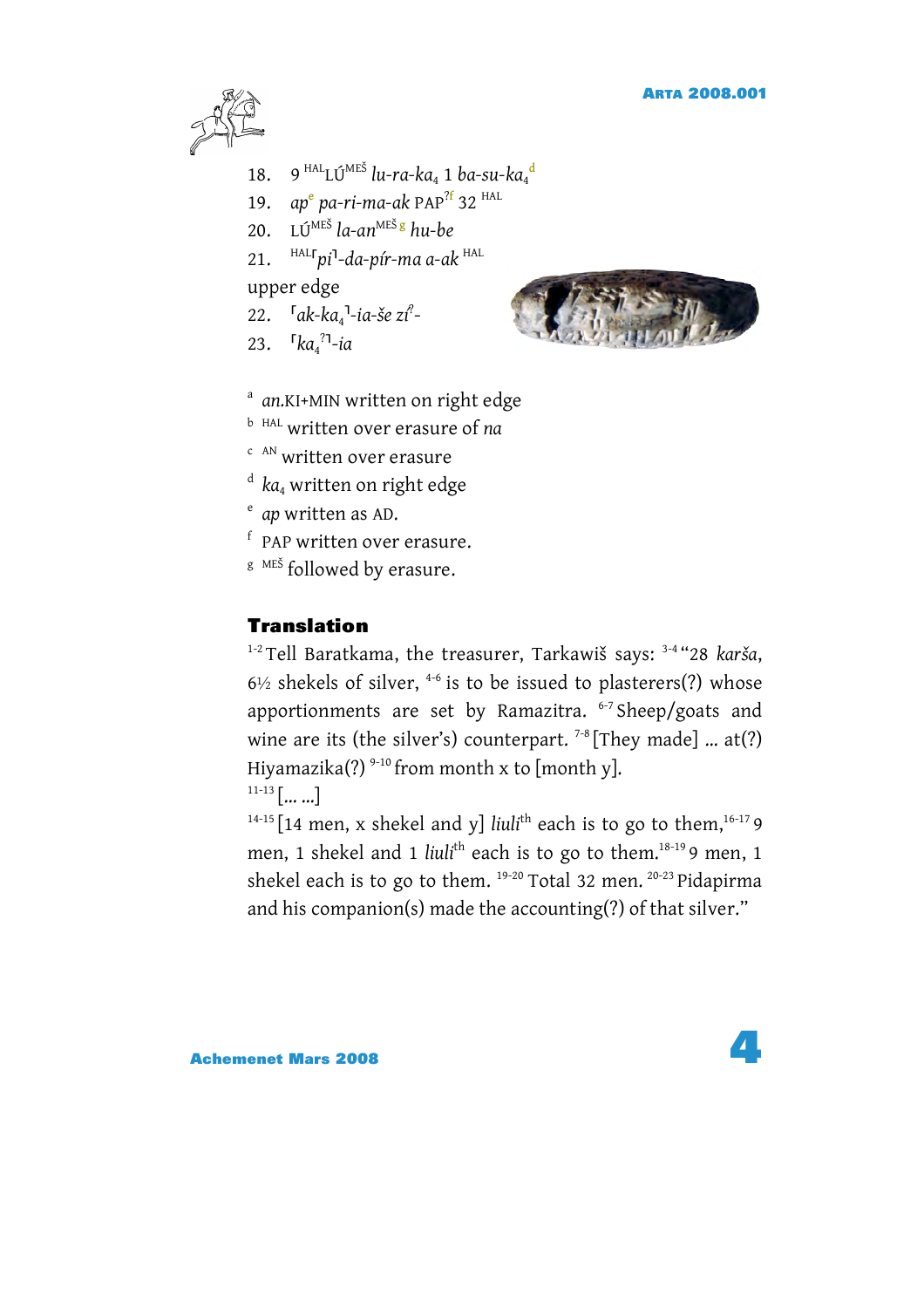

### **Comments**

- 3-6. Cameron's edition, based on his copy, omits line 6 of the tablet and therefore supplies an entire line with the operative phrase, ap iddu, after line 3. In line 5, Cameron read <sup>HAL</sup>ak-ka<sub>4</sub>*be*, but he commented that the first sign more closely resembles *du*- or *ap*- (1948: 100). This comment is the basis of Hallock's corrected reading, du-ka<sub>4</sub>-be (1969: 682).
- 4. Cameron read *na* DINGIR<sup>MEŠ</sup>, leading him to restore <<sup>HAL</sup>LÚ<sup>MEŠ</sup>*ip*›-*na* DINGIRME<sup>Š</sup> , "‹to men› (of the?) god," an unparalleled expression. As the photograph confirms, the first sign is not *na-* but *la-*; as the repetition in line 20 confirms, the word is *la*an<sup>meš</sup>; and as the context confirms, the meaning is "silver" (as Cameron confirmed when he read KÙ.BABBAR<sup>MEŠ</sup> in his supplied text in 4). This in turn confirms the long-conjectured interpretation of Middle Elamite *lani* as "silver," in the sequence *la-ni la-an-si-ti-in-ni* "(made) of silver and gold" (M. Lambert 1965: 31, Steve 1967: 21; Hinz & Koch 1987: 815). On the homophonous *lan*, "offering," see Henkelman 2005: 141-5; 2006: 113-238, with complete references and bibliography.
- 5. *Ra-a-ma-zí-ut-ra*, for Iranian (non-Persian) \**Raiva-ciθra*, as expected (not -*zí-is-ra* as in Cameron 1948: 99, followed by Hallock 1969: 747; Mayrhofer 1973: 223 *sub* 8.1399; Hinz & Koch 1987: 1019 Tavernier 2007: 278 *sub* 4.2.1332).
- 7f. Restoration after Cameron 1965: 172, discussing Fort. 1963-3. Word division and interpretation uncertain.

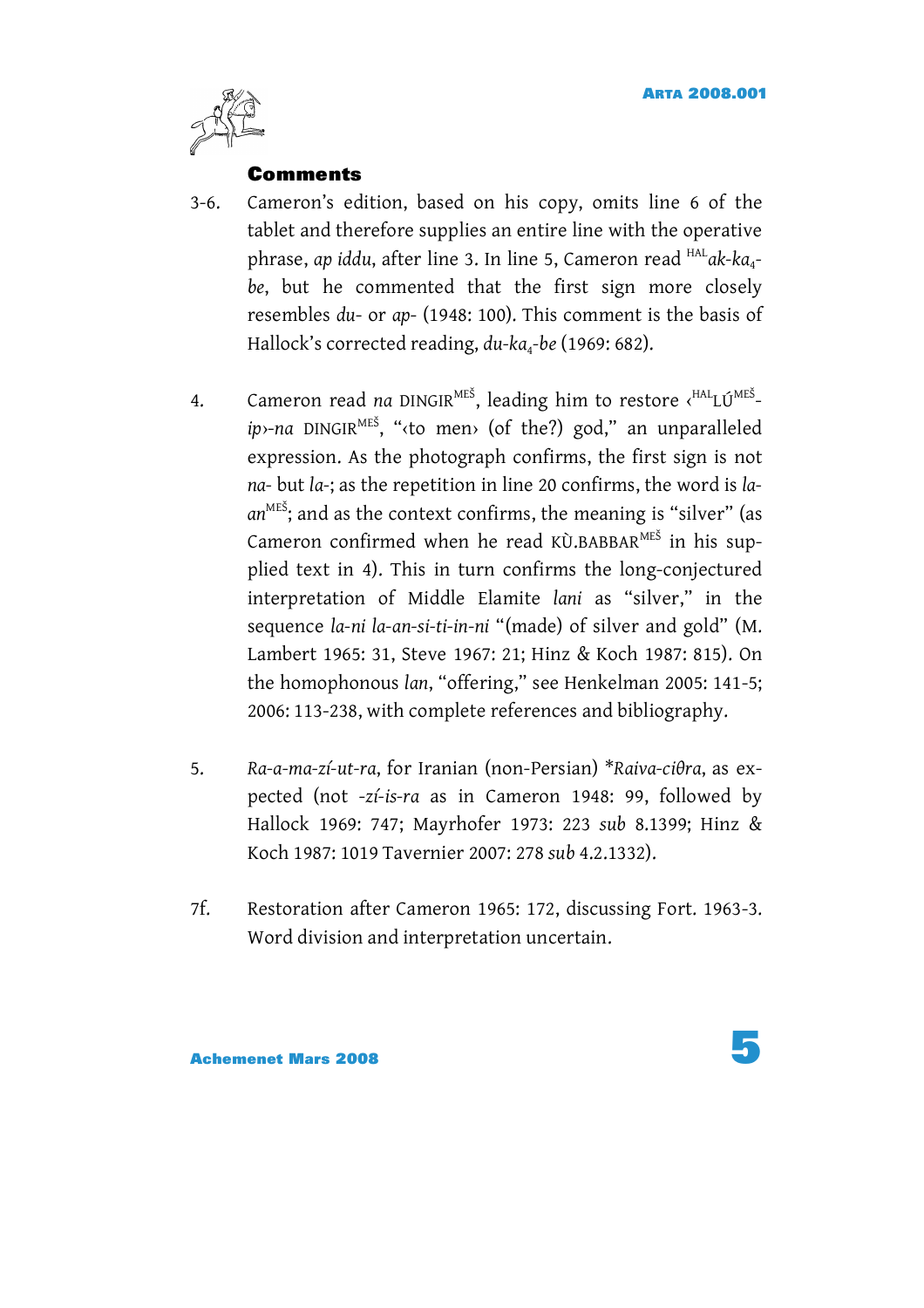

- 9. As Cameron indicated, the month might be I (Ha[dukannaš]), IX (Ha[šiyatiš]), or  $X$  (Ha[namakaš]).
- 15, 17. If –*ir-mi-ki* is a variant of -*irmaki* (written once -*ir-me-ki*), then *liuli*, if correctly read, must be a numeral, otherwise unattested, the denominator of a fraction. See Cameron 1948: 38f. for a list of fractions attested in the Treasury tablets, all written with the numerator expressed with a numeral rather than a word.

Here, the loss of text in lines 9f. and line 14 makes it impossible to establish the numeral intended with complete certainty, but it is nevertheless possible to make a proposal. First, the number of months indicated in lines 9f. must be an integer. Second, if lines 11-13 do not itemize workers and their rations (but state, for example, the total number of months), then line 14 lists 14 men (that is 32 [total, line 19] minus 9 [line 16] minus 9 [line 18]). If that is so, the only combination of a number of months and a value for *liuli* that yields the required result is 4 months and *liuli* = 8, thus:

| 14 men at $3\%$         |     | 52½ shekels/month                            |
|-------------------------|-----|----------------------------------------------|
| 9 men at $1\frac{1}{8}$ |     | 10 <sup>1</sup> / <sub>8</sub> shekels/month |
| 9 men at 1              |     | 9 shekels/month                              |
| Total                   |     | 71% shekels/month                            |
| $\times$ 4 months       | $=$ | $286\frac{1}{2}$ shekels                     |
|                         |     | 28 karša 6½ shekels                          |
|                         |     | (the amount in line 3)                       |

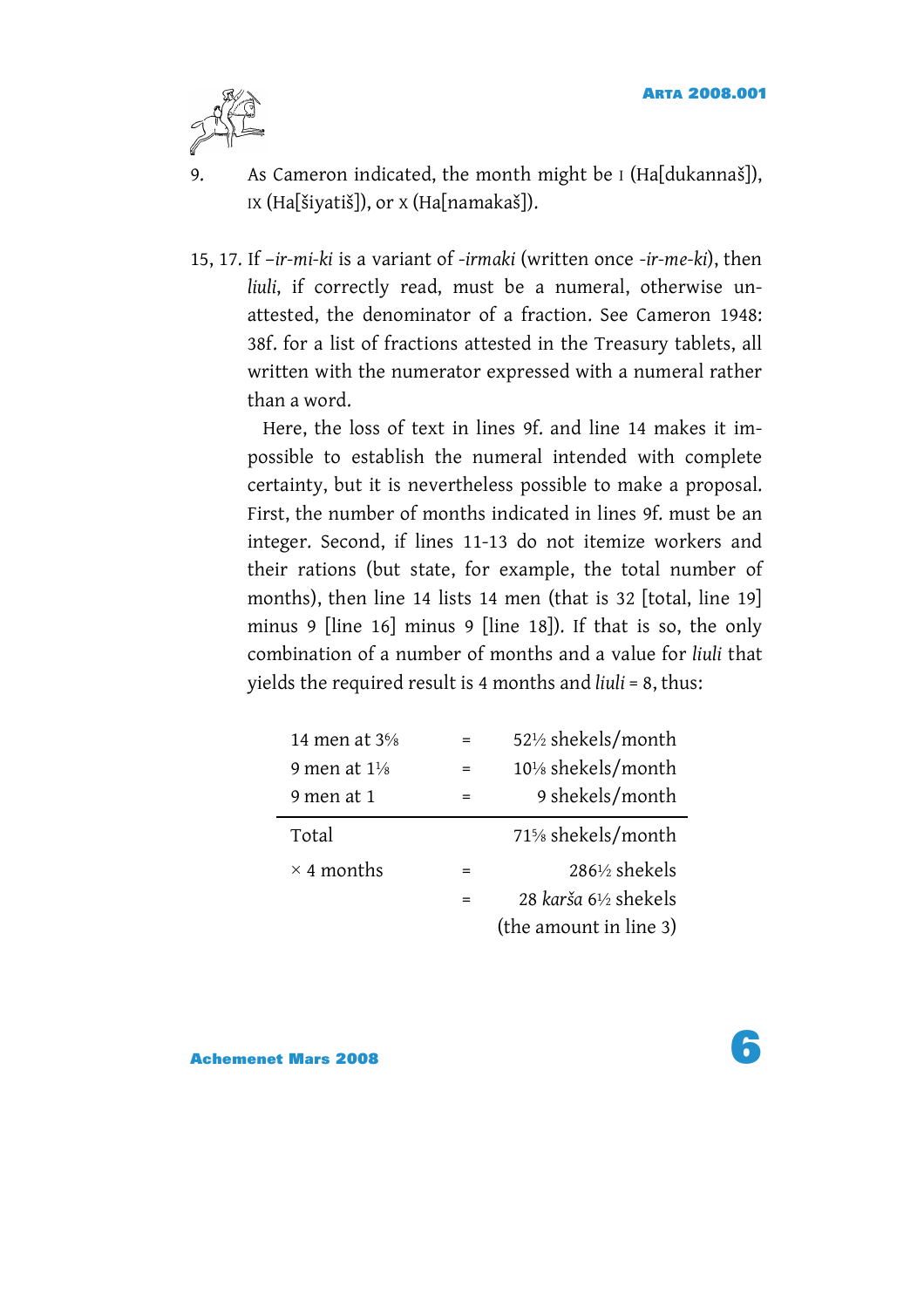

If so, then *liuli*-*rmiki* would be an Elamite synonym for Iranian \**aštōva*-, represented in the Treasury texts as *ašdumaš*, (Cameron 1948: 42; Tavernier 2007: 455 sub 4.4.18.1).

A weakness of this suggestion, however, is that it requires the expression of a fraction in lines 14f. as %, rather than as <sup>3</sup>⁄4, despite the well-attested use in Persepolis Treasury texts of Elamite *zaš*(*šu*)*maš*, for Iranian \**caçu*(*š*)*va*-, "1⁄4."

21ff. Cf. HAL *pi-da-bar-ma* Fort. 1963-4:x+14, 1963-8:x+6; HAL *pi-ud-dabar-ma* PT 15:29f., 18:26f., 22:23f., as corrected by Hallock 1960: 97). In each case, the name occurs in a phrase of the form KÙ.BABBARME<sup>Š</sup> *hi piddabarma ak akkayaše mušin zikkip* (or: *huttip*) *pirru muššika* (or: *muššaš*, or: *muššašda*), "this silver was accounted for by Pitaparma and his colleagues, accountants, together (or: they acounted for it)" (except that 1963-4 does not continue with *pirru mušša*-). I surmise that the conclusion of this text has similar meaning, but I do not find a likely restoration or parallel passage.

> Abdol Majid ARFAʿI **[majid.arfaee@sbcglobal.net](mailto:majid.arfaee@sbcglobal.net) [a.majid@arfaee.com](mailto:a.majid@arfaee.com)**